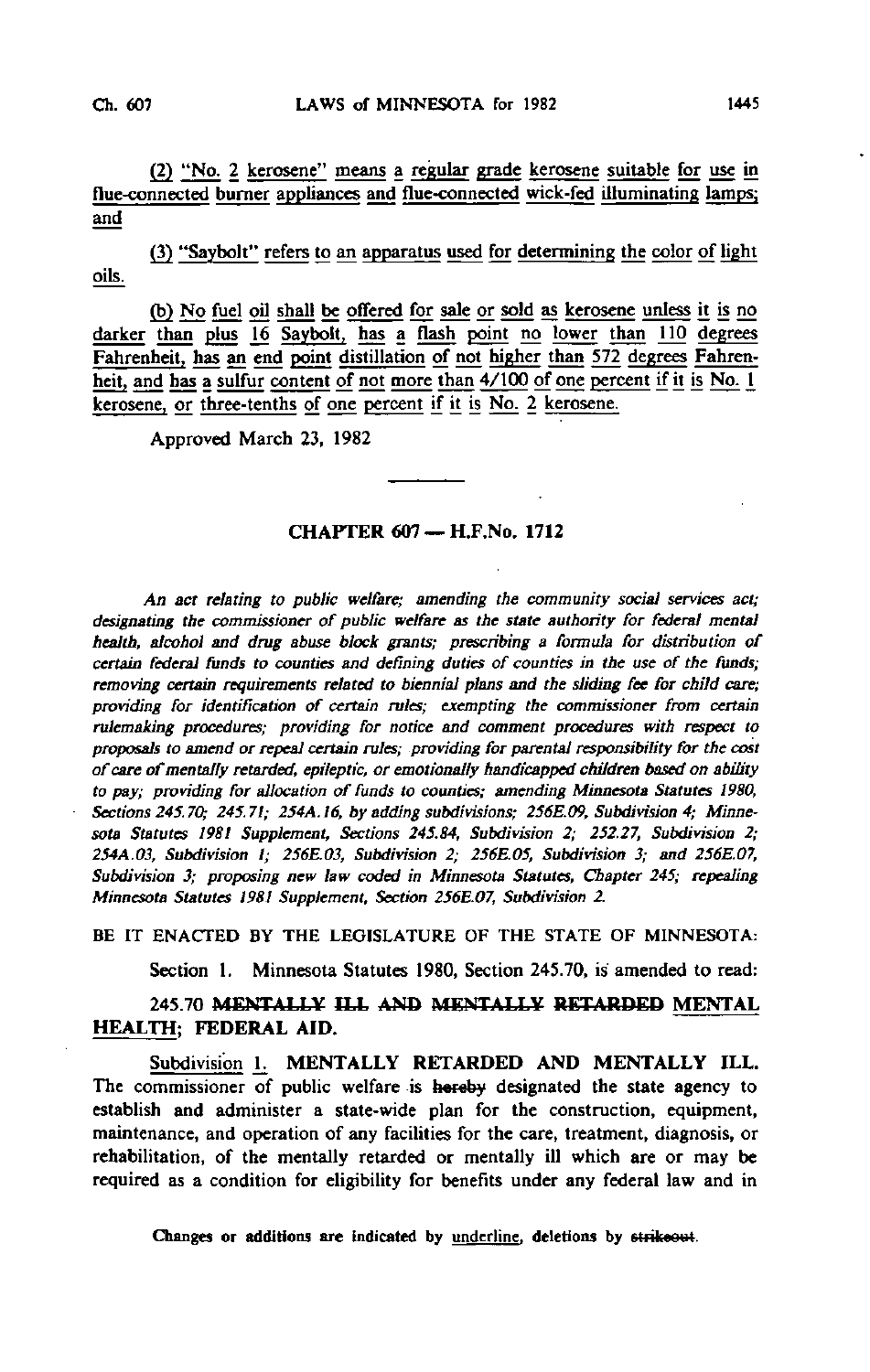particular under the Federal Mental Retardation Facilities and Community Mental Health Centers Construction Act of 1963 (P.L. 88-164). The commissioner of public welfare is authorized and directed to receive, administer, and expend any funds that may be available under any federal law or from any other source, public or private, for such purposes.

Subd. 2. MENTAL HEALTH BLOCK GRANTS. The commissioner of public welfare is designated the state authority to establish and administer the state plan for the federal mental health funds available under the alcohol, drug abuse, and mental health services block grant, United States Code, Title 42, Sections 300X to 300X-9. The commissioner shall receive and administer the available federal mental health funds.

Sec. 2. Minnesota Statutes 1980, Section 245.71, is amended to read:

# 245.71 CONDITIONS TO FEDERAL AID FOR MENTALLY ILL AND MENTALLY RETARDED.

The commissioner of public welfare is authorized and empowered to comply with all conditions and requirements necessary to receive federal aid or block grants with respect to the establishment, construction, maintenance, equipment or operation, for all the people of this state, of adequate facilities and services as specified in section 245.70, including the authority:

(a) To designate or establish a state advisory council, with representation as required as a condition of eligibility for benefits under any federal law, to consult with him in carrying out the purposes of this act;

(b) To provide an inventory of existing facilities or a particular category thereof, and to survey the need for additional facilities;

(c) To develop and administer a construction program or programs which, in conjunction with existing facilities will afford adequate facilities to serve the people of this state;

(d) To provide for priority of projects or facilities;

(e) To provide to applicants an opportunity for a hearing before him;

(0 To prescribe and require compliance with such standards of maintenance and operation applicable to such facilities as are reasonably necessary to protect the public health, welfare, and safety;

(g) To promulgate temporary and permanent rules and regulations as to prescribing methods of administration, reporting, and personnel standards financial and program audits, and any other requirements of federal law which are necessary conditions of qualifying for available federal funds.

Sec. 3. [245.711] COMPREHENSIVE PROGRAMS; COORDINA-TION OF LOCAL PROGRAMS.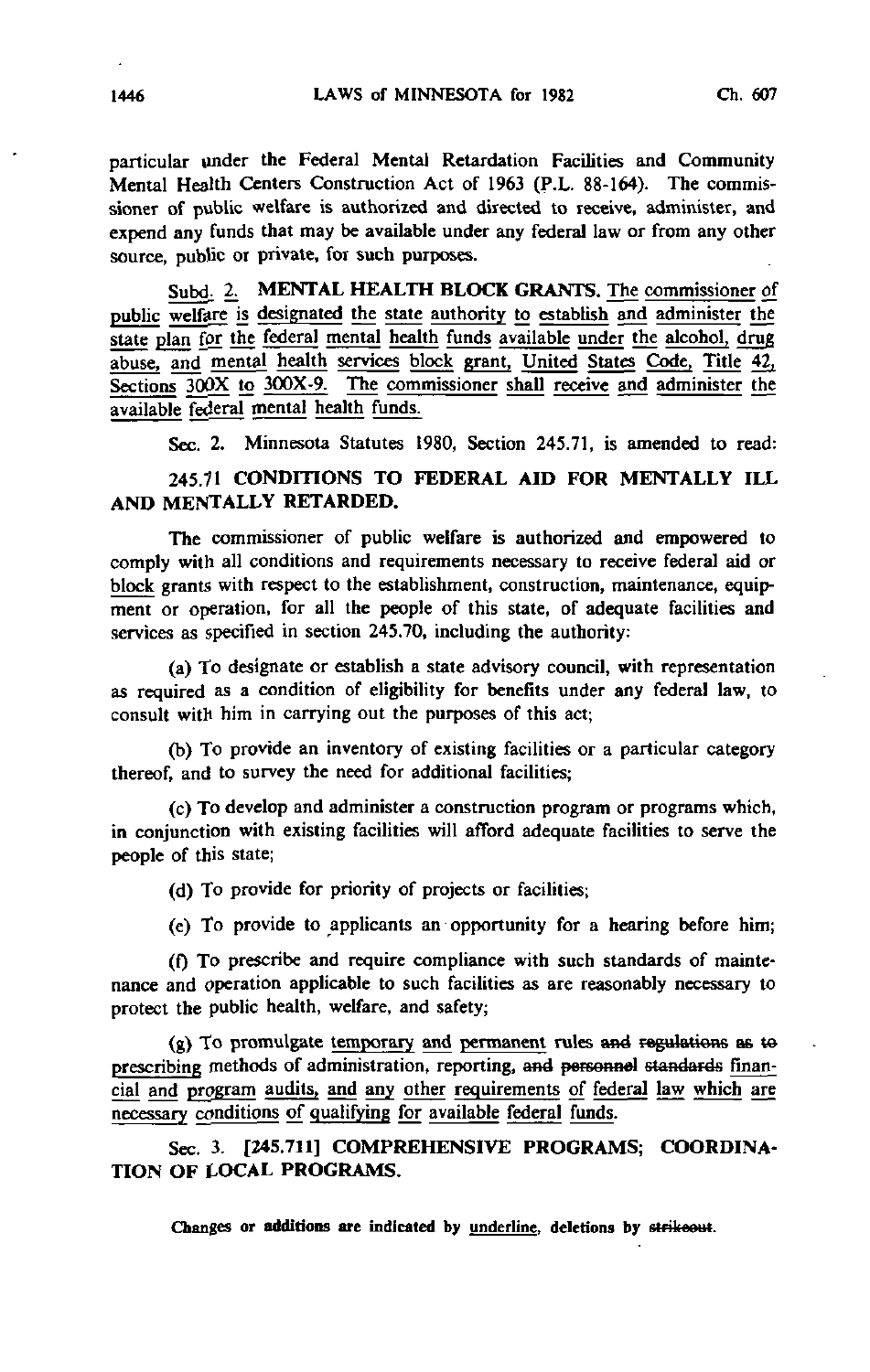Subdivision 1. COUNTY DUTIES. The county board shall coordinate all services for mentally ill individuals conducted by local agencies under contract to the county boards and review all proposed agreements, contracts, grants, plans, and programs in relation to services for mentally ill individuals prepared by any local agencies for funding from any local; state, or federal governmental sources.

Subd. 2. GRANTS BY COUNTIES. The county boards may make grants for comprehensive programs for prevention, care, and treatment of mentally ill individuals. Grants may be made for the cost of these comprehensive programs and services whether provided directly by county boards, by individuals pursuant to contract; or by other public and private agencies and organizations, both profit and nonprofit. Nothing in this section shall prevent the commissioner from entering into contracts with, and making grants to, other state agencies for the purpose of providing specific services and programs. With approval of the county board, the commissioner may make grants or contracts for research or demonstration projects specific to needs within that county.

Sec. 4. [245.712] COUNTY USE OF FEDERAL BLOCK GRANT FUNDS FOR MENTAL HEALTH SERVICES.

Subdivision 1. ALLOWABLE SERVICES. Funds awarded to the state for mental health services by federal block grants shall be used for grants to counties to directly provide, or contract with qualified community mental health centers for the provision of, the following services:

(a) Services for chronically mentally ill individuals, which include identification of chronically mentally ill individuals and assistance to them in gaining access to essential services through the assignment of case managers;

(b) Identification and assessment of severely mentally disturbed children and adolescents and provision of appropriate services to them;

(c) Identification and assessment of mentally ill elderly individuals and provision of appropriate services to them;

(d) Services for identifiable populations which are currently underserved in the state; and

(e) Coordination of mental health and health care services provided within health care centers including planning, administration, and educational activities.

Subd. 2. PROHIBITED SERVICES. Funds allocated to the state for mental health services by the federal block grant may not be used to:

(a) Provide inpatient services;

(b) Make cash payments to intended recipients of health services;

(c) Purchase or improve land, or to purchase, construct or permanently improve any building or other facility, except for minor remodeling, or to purchase major medical equipment;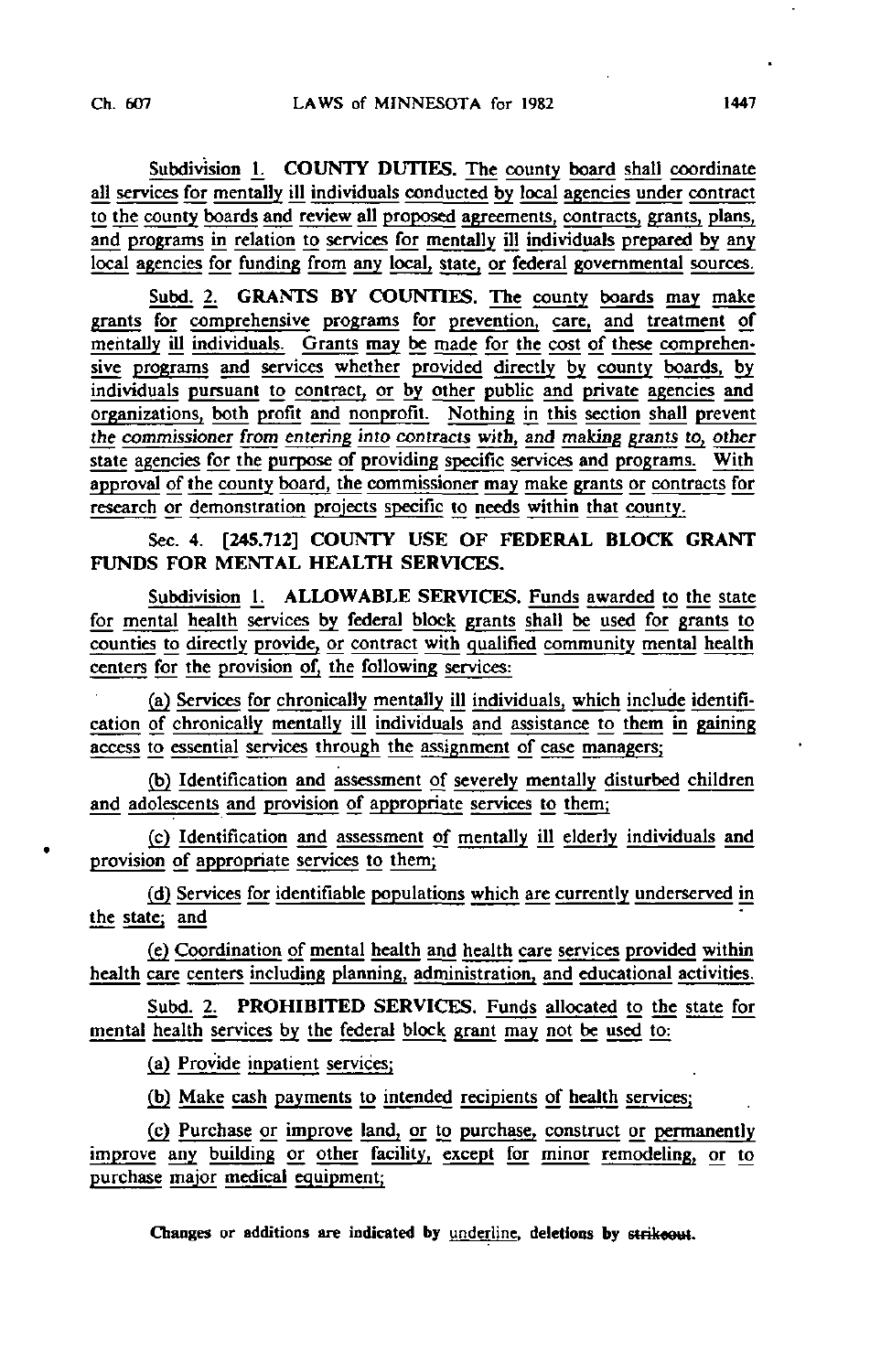(d) Satisfy any requirement for expenditure of nonfederal funds as a condition for receiving federal funds; or

(e) Provide financial assistance to any entity other than a public or nonprofit private entity.

Sec. 5. [245.713] FORMULA.

Subdivision 1. ALLOCATION. Funds available for grants to qualified community mental health centers shall be allocated to each county according 'to the formula for the allocation of federal social service funds described in section  $256E.07$ , subdivision 1, clauses (a) and (b).

Subd. 2. TOTAL FUNDS AVAILABLE; REDUCTIONS. The amount of funds available for allocation to counties for use by qualified community mental health centers shall be the total amount of funds granted to the state by the federal government under United States Code, Title 42, Sections 300X to 300X-9 each federal fiscal year for mental health services reduced by:

(a) Any amount set aside by the commissioner of public welfare for Indian tribal organizations within the state, which funds shall not duplicate any direct federal funding of Indian tribal organizations and which funds shall not exceed five percent of the total block grant allocation to the state for mental health services; and,

(b) Any amount calculated into the base of the block grant that is made available by the commissioner for qualified community mental health centers that were receiving grants for operations or other continuing grant obligations defined in United States Code, Title 42, Sections 300X to 300X-9 immediately prior to its enactment; and,

(c) An amount not to exceed ten percent of the total allocation for mental health services to be retained by the commissioner for administration; and

(d) Any amount permitted under federaj law which the commissioner approves for demonstration or research projects.

Subd. 3. UNUSED FUNDS. If there are federal funds that have been allocated to the counties for qualified community mental health centers that remain unused at the end of the federal fiscal year in which they were made available, the commissioner shall reduce the allocation for the subsequent federal fiscal year for those counties by the same amount. The unused funds shall remain available to those counties for use during the federal fiscal year that immediately follows the one in which they were originally allocated. Beginning in federal fiscal year 1983, the commissioner shall annually review the use of federal funds for this purpose by each county and shall reallocate any funds that will not be used prior to the end of the second federal fiscal year to those counties needing additional money by using the same formula used under subdivision L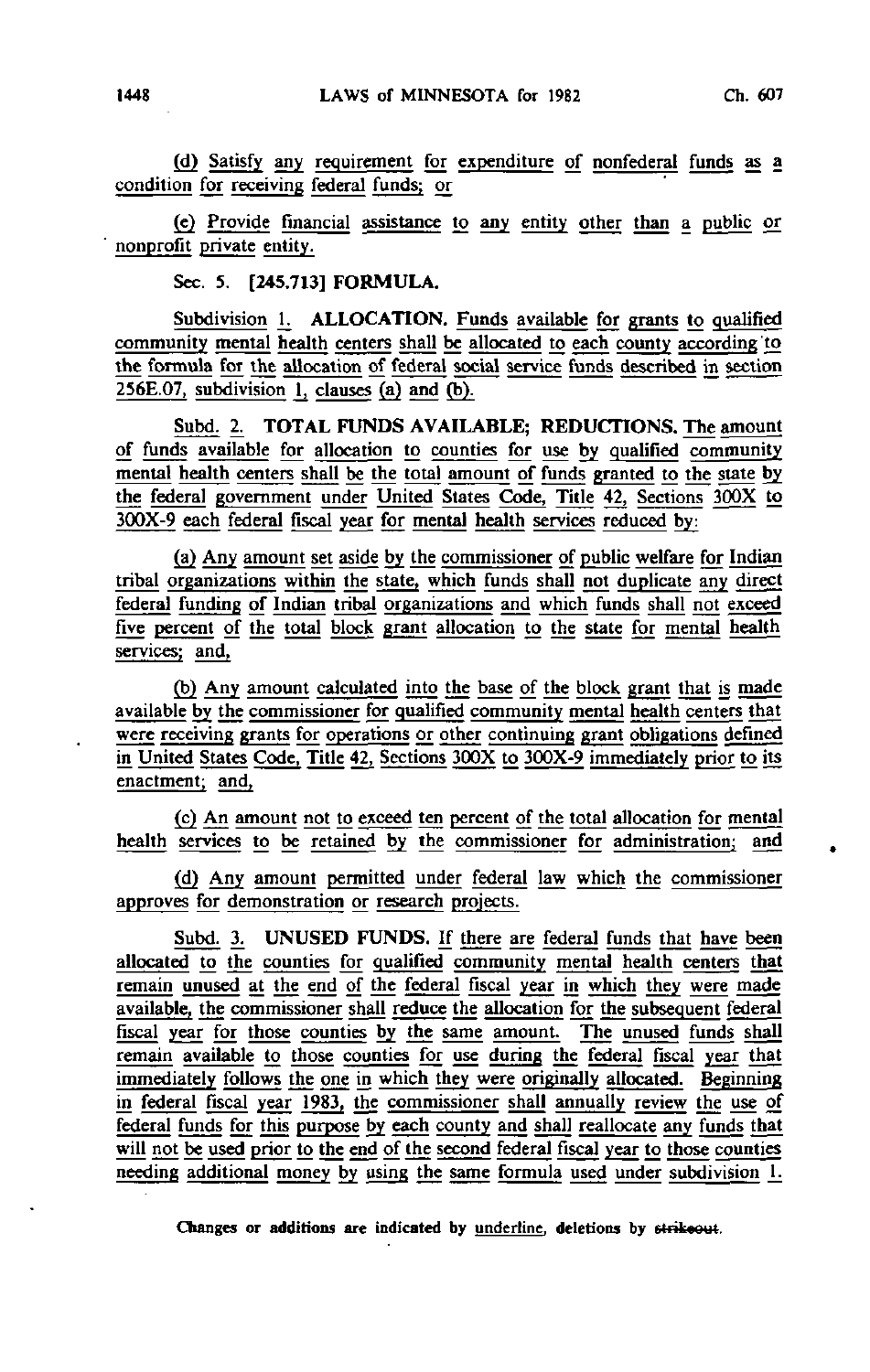Subd. 4. FUNDS AVAILABLE DUE TO TRANSFER. Any federal funds available to the commissioner for mental health services prescribed under United States Code, Title 42, Sections 300X to 300X-9 due to transfer of funds between block grants shall be allocated as prescribed in subdivision 1.

Sec. 6. [245.714] MAINTENANCE OF EFFORT.

Beginning in federal fiscal year 1983, each county shall annually certify to the commissioner that the county has not reduced funds from state, county, and other nonfederal sources which would in the absence of the federal funds made available by United States Code, Title 42, Sections 300X to 300X-9 have been made available for services to mentally ill persons.

Sec. 7. [245.715] QUALIFICATIONS AS A COMMUNITY MEN-TAL HEALTH CENTER.

' In addition to those agencies that have previously qualified as comprehensive community mental health centers under the provisions of the federal Community Mental Health Centers Act, other public or nonprofit private agencies that are able to demonstrate their capacity to provide the following services as defined by the commissioner may qualify as a community mental health center for the purposes of the federal block grant. The federally required services may be provided by separate agencies. These services include:

(a) Outpatient services, including specialized outpatient services for children, the elderly, individuals who are chronically mentally ill and residents of its mental health service area who have been discharged from inpatient treatment at a mental health facility;

(b) 24-hour a day emergency care services;

(cj Day treatment or partial hospitalization services;

(d) Screening for patients being considered for admission to state mental health facilities to determine the appropriateness of the admission; and

(g) Consultation and education services.

Before accepting federal block grant funds for mental health services, counties shall provide the commissioner with all necessary assurances that the qualified community mental health centers which receive these block grant funds meet the minimum service requirements of clauses (a) to (e). At any time at least 30 days prior to the commissioner's allocation of federal funds, any county may notify the commissioner of its decision not to accept the federal funds for qualified community mental health centers.

Sec. 8. [245.716] REPORTS; DATA COLLECTION.

Subdivision 1. PERIODIC REPORTS. The commissioner shall require collection of data for compliance, monitoring, and evaluation purposes and shall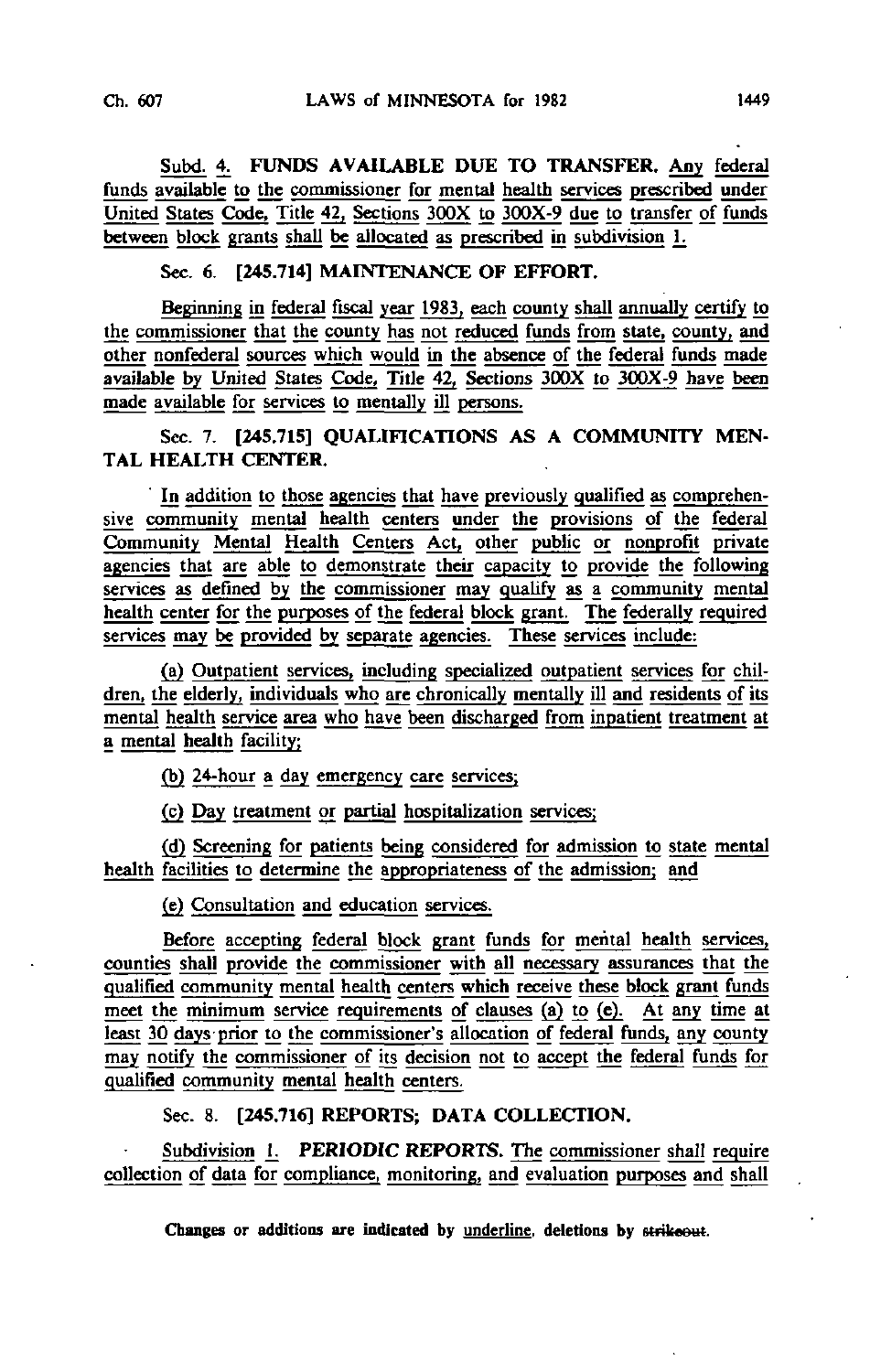require periodic reports from the counties on the use of funds under the federal block grant by counties for qualified community mental health centers.

Subd. 2. QUARTERLY FINANCIAL STATEMENTS. Beginning in calendar year 1982. each county shall include in its quarterly financial accounting report to the commissioner of the county's community social services fund a separate statement identifying the use of funds, including those received under the federal block grant for qualified community mental health centers as specified in section  $256E.08$ , subdivision 8, clauses (a) and (b). The initial quarterly statement shall be submitted not later than 15 days after the end of the first calendar quarter in which funds are allocated to the counties in accordance with section 5, subdivisions 1 and 2.

Subd. 3. SOCIAL SERVICES REPORT. Beginning in calendar year 1983, each county shall include in the report required by section 256E.10 a part or subpart which addresses the items specified in section  $256E.10$ , subdivision 1,  $clauses$  (a) and (b), as they pertain to the use of funds available from the federal government for services of qualified community mental health centers.

## Sec. 9. [245.717] WITHHOLDING OF FUNDS.

Beginning in federal fiscal year 1983, the distribution of funds to counties provided in section 5 shall be reduced by an amount equal to the federal block grant funds allotted pursuant to section  $\frac{1}{2}$  in the immediately preceding year which have been spent for some purpose other than qualified community mental health centers. If it is determined that the state is legally liable for any repayment of federal block funds which were not properly used by the counties, the repayment liability shall be assessed against the counties which did not properly use the funds. The commissioner may withhold future block grant funds tg those counties until the obligation is met. The commissioner shall not award additional block grant funds to those counties until he is assured that no future violations will occur.

Sec. 10. [245.718] APPEAL.

 $\frac{At}{2}$  least 30 days prior to certifying any reduction in funds pursuant to section  $\frac{9}{2}$  the commissioner shall notify the county of an intention to certify a reduction. The commissioner shall notify the county of the right to a hearing. If the county requests a hearing within 30 days of notification of intention to reduce funds, the commissioner shall not certify any reduction in funds until a hearing is conducted and a decision rendered in accordance with the provisions of chapter 15 for contested cases.

Sec. 11. Minnesota Statutes 1981 Supplement, Section 245.84, Subdivision 2, is amended to read:

Subd. 2. Within the limit of appropriations available and subject to the allocation requirements of section 245.87 the commissioner shall establish a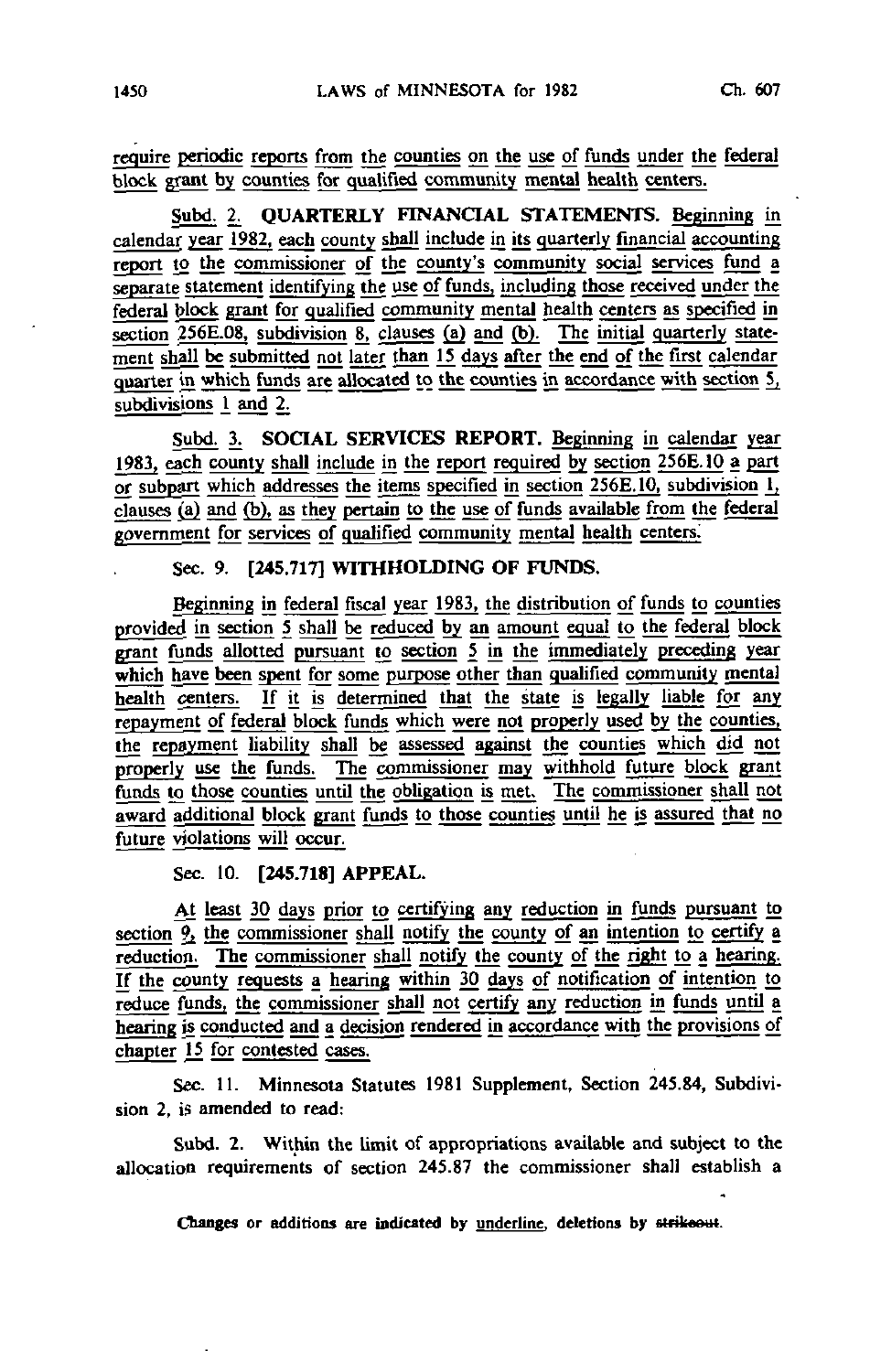program to make grants to counties for the purpose of reducing according to a sliding fee schedule the costs of child care for eligible families. The commissioner shall promulgate rules to govern the program in accordance with this subdivision. No later than April 1 of each odd-numbered year, the commissioner shall notify all county boards of the procedures for applying for sliding fee program grants. No later than June 1 of each odd-numbered year, each county wishing to participate in the sliding fee program shall apply to the commissioner for a grant. No later than July 1 of that year, the commissioner shall allocate to all counties that apply and agree to comply with the provisions of sections 245.84 to 245.87 grants in the amounts determined by rule. The commissioner shall require collection of data and periodic reports as the commissioner deems necessary to demonstrate the effectiveness of the program in preventing and reducing dependence of participants on public assistance and in providing other benefits. The commissioner shall report to the legislature no later than January 1 5 of each odd-numbered year of the effectiveness of the program.

In addition to payments from parents, contributions to the cost of the program shall be made by grantees as follows: 5 percent in the first grant' year, 15 percent in the second and subsequent grant years.

The county board shall establish the income range for eligibility of families for the sliding fee program, which shall be not less than the minimum nor more than the maximum income range, as follows: (a) the minimum income range includes families having income above the maximum allowable for title XX fully subsidized child care 60 percent but less than 70 percent of the state median income for a family of four adjusted for family size as that median appears in the then current title XX comprehensive annual services program plan issued by the state department of public welfare; (b) the maximum income range includes families having income above the maximum allowable for title XX fully subsidized child care 60 percent but less than 90 percent of the state median income for a family of four adjusted for family size as that median appears in the then current title XX comprehensive annual services program plan issued by the state department ef public welfare. Families having parents determined by the commissioner, according to criteria which the commissioner shall establish, to be unable to care for the child because of employment, school attendance or other circumstances are eligible for the sliding fee program.

In setting the sliding fee schedule, the commissioner shall exclude from the amount of income used to determine 'eligibility under the income range established by the county board an amount for federal and state income and social security taxes attributable to that income level according to federal and state standardized tax tables. The total fee charged for child care to any family shall not exceed 75 percent of the income so determined to be above the maximum allowable for fully subsidized child care.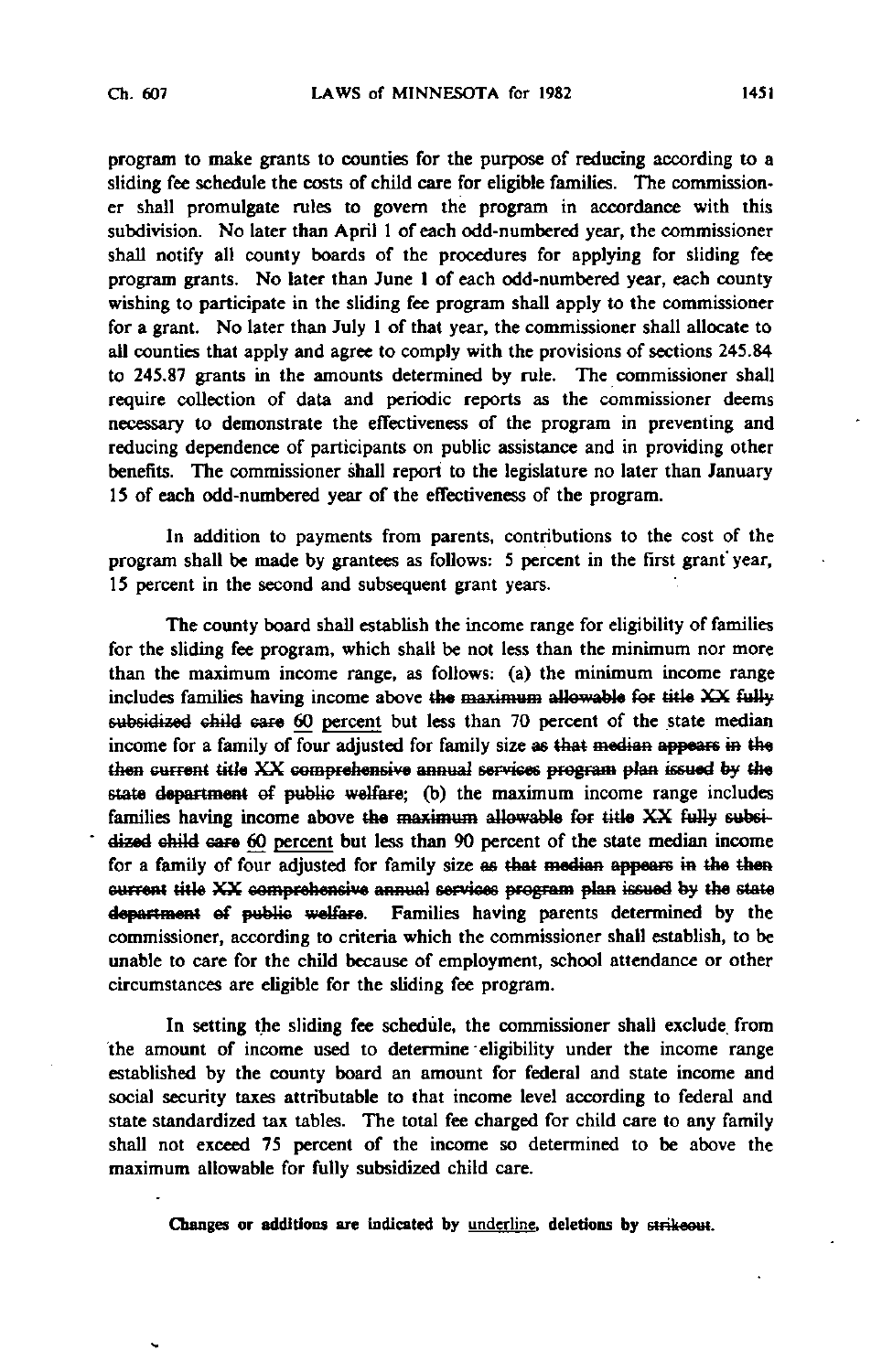In each case where the grantee charges a fee that is less than the fee set by the commissioner for the same service, the state's payment shall be limited to the difference between the fee set by the commissioner and the charge for care.

In cases where the provider of the child care service charges in excess of 125 percent of the median charge for like care arrangements in the geographic area defined by the commissioner for the purposes of ascertaining such median charge, the state's payment shall be limited to the difference between 125 percent of the median charge for like care arrangements in the geographic area and the parents' fee.

The commissioner shall promulgate temporary and permanent rules in accordance with section 15.0412 to implement this section. No more than seven percent of any grant shall be used for the grantee's administration expenses.

Sec. 12. Minnesota Statutes 1981 Supplement, Section 252.27, Subdivision 2, is amended to read:

Subd. 2. The commissioner of public welfare shall promulgate rules to determine the responsibility of the parents and the child to contribute to the cost of care and treatment based upon ability to pay. Responsibility of the parents and of the child for the cost of care shall be up to a maximum of ten percent of the cost ef care per month based upon ability to pay. The county board may establish a schedule of fees in accordance with section 256E.08, subdivision 6, to determine responsibility of the parents for the cost of care when:

(a) Insurance or other health care benefits pay some but not all of the cost of care; and

(b) No insurance or other health care benefits are available.

Responsibility of the child for the cost of care shall be up to the maximum amount of the total income and resources attributed to the child except for the clothing and personal needs allowance as provided in section 256B.35, subdivision\* 1. Reimbursement by the parents and child shall be made to the county making any payments for care and treatment. The county board may require payment of the full cost of caring for children whose parents or guardians do not reside in this state.

To the extent that a child described in subdivision 1 is eligible for benefits under chapters 62A, 62C, 62D, 62E, or 64A, the county is not liable for the cost of care. A parent or legal guardian who discontinues payment of health insurance premiums, subscriber fees or enrollment fees for a child who is otherwise eligible for those benefits is ineligible for payment of the cost of care of that child under this section.

The commissioner's determination shall be conclusive in any action to enforce payment of the cost of care. Any appeals from the commissioner's determination shall be made pursuant to section 256.045, subdivisions 2 and 3.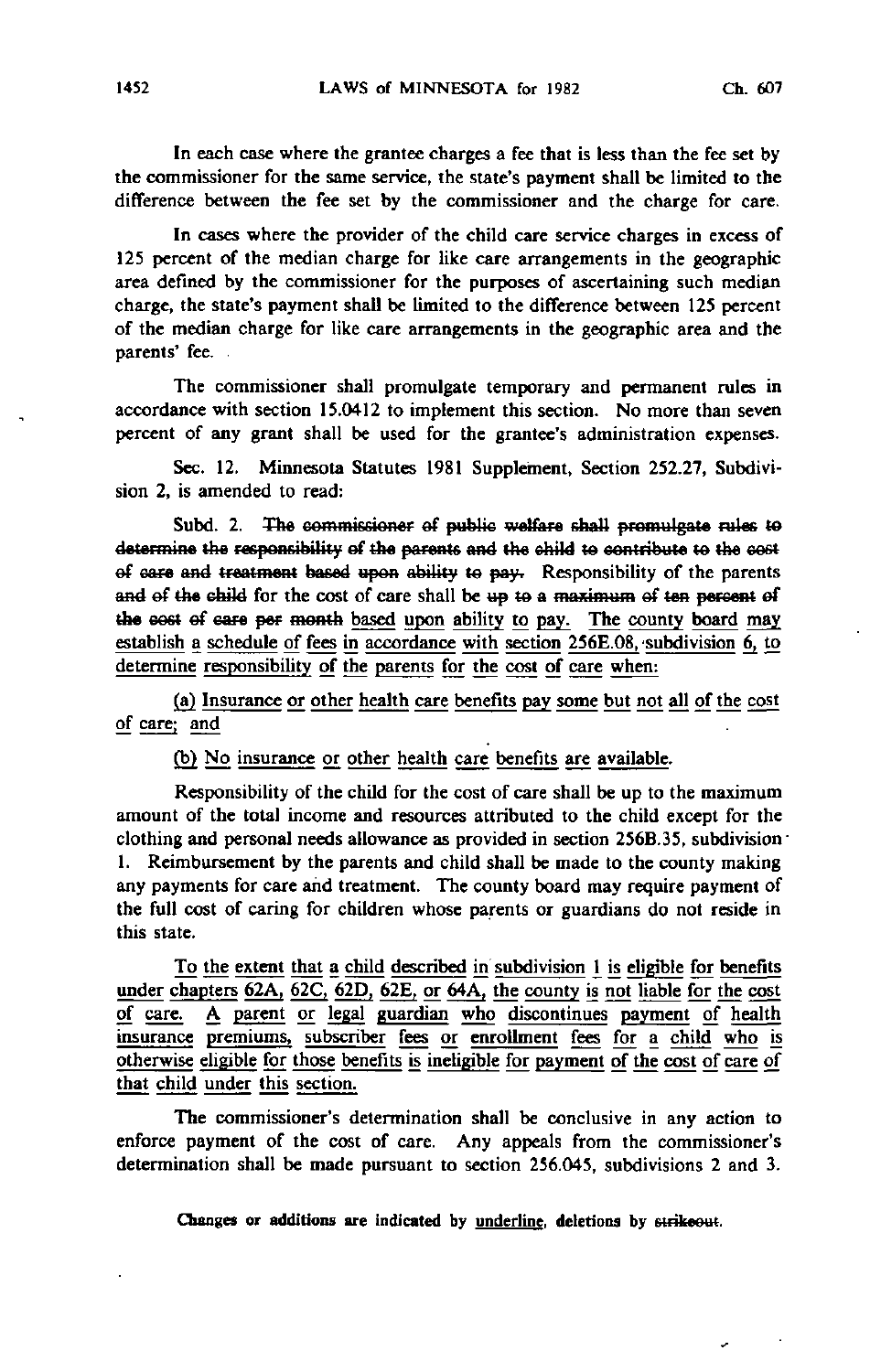Sec. 13. Minnesota Statutes 1981 Supplement, Section 254A.03, Subdivision 1, is amended to read:

# 254A.03 STATE AUTHORITY ON ALCOHOL AND DRUG ABUSE.

Subdivision 1. . There is hereby created an alcohol and other drug abuse section in the department of public welfare. This section shall be headed by a director who shall be in the unclassified service. The section shall:

(a) conduct and foster basic research relating to the cause, prevention and methods of diagnosis, treatment and rehabilitation of alcoholic and other drug dependent persons;

(b) coordinate all activities and programs of all the various state departments as they relate to alcohol and other drug dependency and abuse problems;

(c) develop and demonstrate new methods and techniques for the prevention, treatment and rehabilitation of alcohol and other drug abuse and dependency problems;

(d) gather and disseminate facts and information about alcoholism and other drug dependency and abuse to public and private agencies and the courts so requesting such information for guidance to and assistance in prevention, treatment and rehabilitation;

(e) inform and educate the general public on alcohol and other drug dependency and abuse problems;

(f) serve as the state authority concerning alcohol and other drug dependency and abuse;

(g) establish a state plan which shall set forth goals and priorities within a comprehensive alcohol and other drug dependency and abuse program for Minnesota. AH governmental units operating alcohol and other drug abuse or dependency programs or administering state or federal funds for such programs shall annually set their program goals and priorities;

(h) make contracts with and grants to public and private agencies and organizations, both profit and nonprofit, and individuals, using federal funds, and state funds as authorized to pay for costs of state administration, including evaluation, statewide programs and services, research and demonstration projects, and American Indian programs;

(i) receive and administer monies available for alcohol and drug abuse programs under the alcohol, drug abuse, and mental health services block grant, United States Code, Title 42, Sections 300X to 300X-9;

(i) (j) solicit and accept any gift of money or property for purposes of Laws 1973, Chapter 572, and any grant of money, services, or property from the federal government, the state, any political subdivision thereof, or any private source;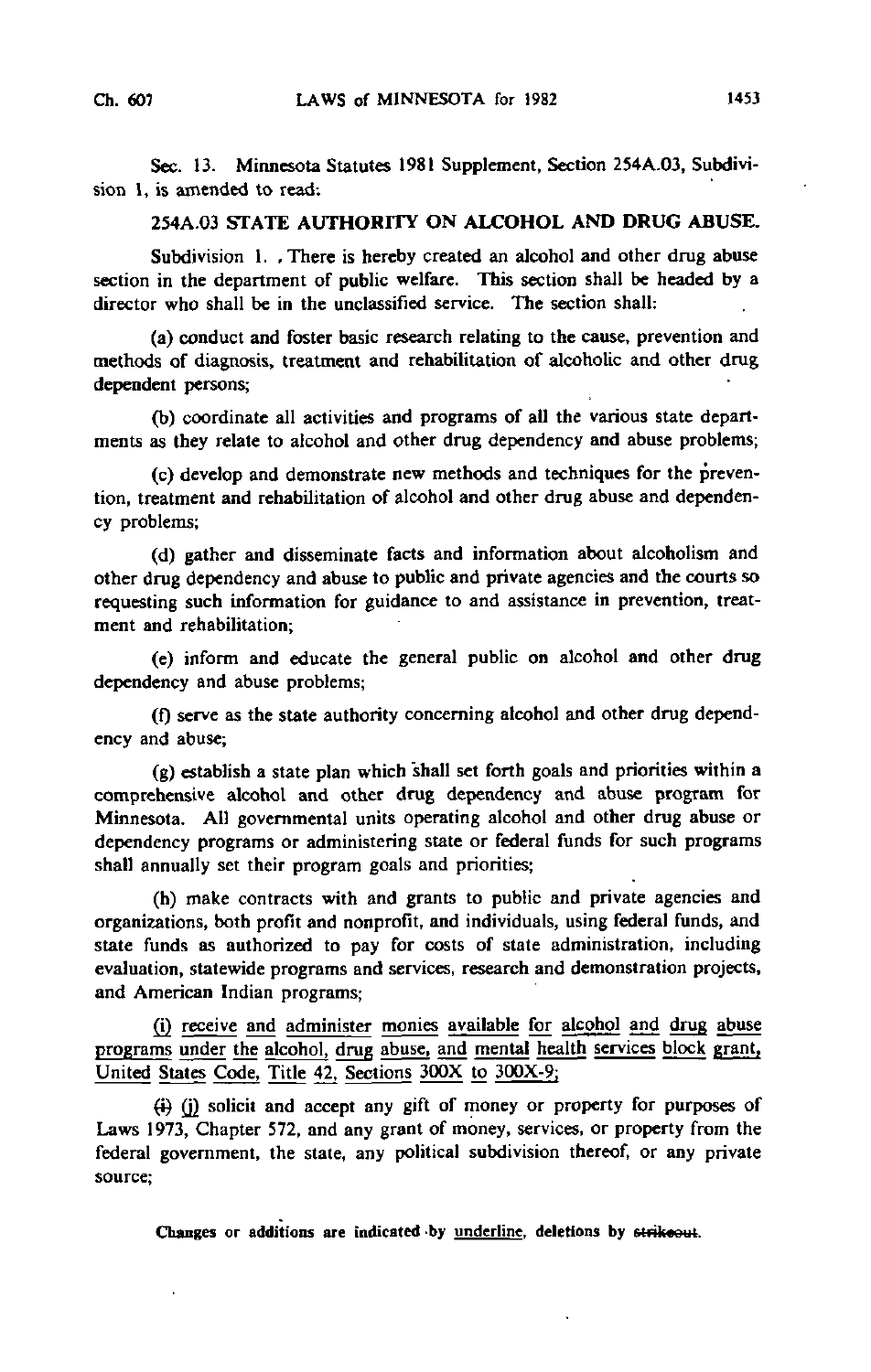$(i)$  (k) with respect to alcohol and other drug abuse programs serving the American Indian community, establish guidelines for the employment of personnel with considerable practical experience in alcohol and other drug abuse problems, and understanding of social and cultural problems related to alcohol and other drug abuse, in the American Indian community.

Sec. 14. Minnesota Statutes 1980, Section 254A.16, is amended by adding subdivisions to read: -

Subd. 3. The commissioner shall report to the appropriate legislative committees annually with respect to the alcohol and drug abuse provisions of the proposed plan which.the state agency intends to submit to the secretary of health and human services in satisfaction of the requirements of United States Code^ Title 42, Section 300X-4.

Subd. 4. The commissioner shall provide to the legislature an annual report detailing expenditures made by the state authority for alcohol and drug abuse programs from funds received pursuant to United States Code, Title 42, Sections 300X - 300X-9. The report shall include a specific evaluation of the effectiveness of services provided in achieving the goals and priorities listed in the state plan prepared pursuant to section 2S4A.Q3. The first report shall include an assessment of expenditures made during state fiscal year 1983 and shall be presented to the legislature by January 1, 1984. Subsequent reports shall be presented annually.

Sec. 15. Minnesota Statutes 1981 Supplement, Section 256E.03, Subdivision 2, is amended to read:

Subd. 2. "Community social services" means services included in the comprehensive annual services plan published by the commissioner ef public welfare and social services provided or arranged for by county boards to fulfill the responsibilities prescribed in section 256E.08, subdivision 1 to the following groups of persons:

(a) Families with children under age 18, who are experiencing child dependency, neglect or abuse, and also pregnant adolescents, adolescent parents under the age of 18, and their children;

(b) Persons who are under the guardianship of the commissioner of public welfare as dependent and neglected wards;

(c) Adults who are in need of protection and vulnerable as defined in section 626.557;

(d) Persons age 60 and over who are experiencing difficulty living independently and are unable to provide for their own needs;

(e) Emotionally disturbed children and adolescents, chronically and acutely mentally ill persons who are unable to provide for their own needs or to independently engage in ordinary community activities;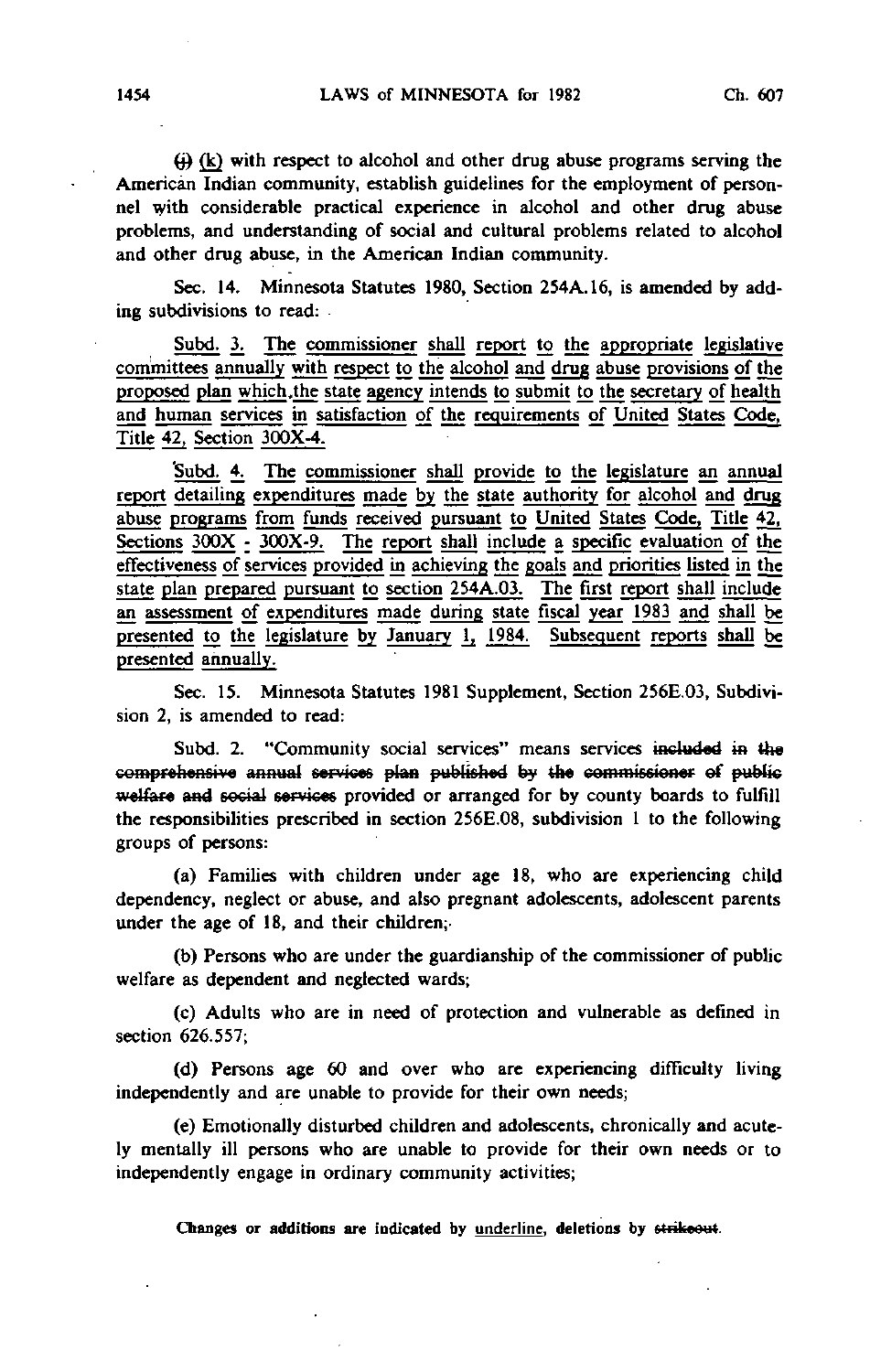(0 Mentally retarded persons as defined in section 252A.02, subdivision 2 who are unable to provide for their own needs or to independently engage in Ordinary community activities;

(g) Drug dependent and intoxicated persons as defined in section 254A.02, subdivisions 5 and 7, and persons at risk of harm to self or others due to the ingestion of alcohol or other drugs; and

(h) Other groups of persons who, in the judgment of the county board, are in need of social services.

Community social services do not include public assistance programs known as aid to families with dependent children, Minnesota supplemental aid, medical assistance, general assistance, general assistance medical care, or community health services authorized by sections 145.911 to 145.922.

Sec. 16. Minnesota Statutes 1981 Supplement, Section 256E.05, Subdivision 3, is amended to read:

Subd. 3. ADDITIONAL DUTIES. The commissioner shall also:

(a) Provide necessary forms and instructions to the counties for plan format and information;

(b) Identify and then eliminate amend or revise repeal the portions of all applicable department rules which mandate counties to provide specific community social services or programs, unless the state or federal law requires the commissioner to mandate a service or program; in addition to notice required pursuant to section 15.0411, the commissioner shall give. The commissioner shall be exempt from the rulemaking provisions of chapter 15 in amending or repealing rules pursuant to this clause. However, when the commissioner proposes to amend or repeal any rule under the authority granted by this clause, notice shall be provided by publication in the state register. When the commissioner proposes to amend a rule, the notice shall include that portion of the existing rule necessary to provide adequate notice of the nature of the proposed change. When the commissioner proposes to repeal an entire rule, he need only publish that fact, giving the exact citation to the rule to be repealed. In all cases, the notice shall contain a statement indicating that interested persons may submit comment on the proposed repeal or amendment for a period of 30 days after publication of the notice. The commissioner shall take no final action until after the close of the comment period. The commissioner's actions shall not be effective until five days after the commissioner publishes notice of adoption in the state register. If the final action is the same as the action originally proposed, publication may be made by notice in the state register that the amendment and repeals have been adopted as proposed, and by citing the prior publication. If the final action differs from the action as previously proposed in the state register, the text which differs from the original proposal shall be included in the notice of adoption together with a citation to the prior state register publication. The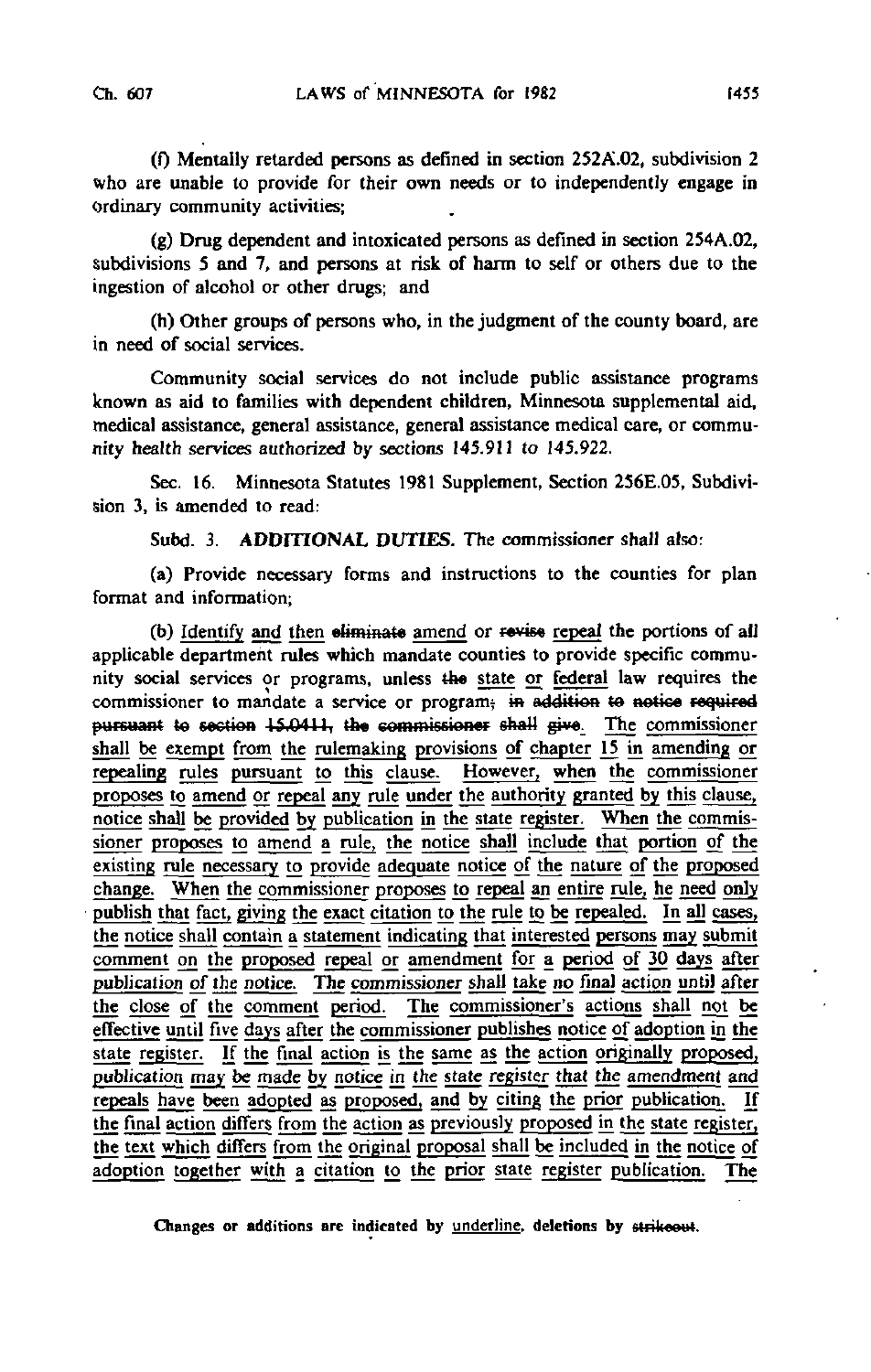commissioner shall provide to all county boards separate notice of all final actions which become effective under this clause, advising the boards with respect to services or programs which have now become optional, to be provided at county discretion;

(c) Provide to the chairman of each county board^ in addition to notice required pursuant to section 15.0412, timely advance notice and a written summary of the fiscal impact in writing of any proposed new rule or changes in existing rule which will have the effect of increasing county costs for community social services;

(c) (d) Provide training and other support services to county boards to assist in needs assessment, planning, implementing, and monitoring social services programs in the counties;

{d) (e) Design and implement a method of monitoring and evaluating the social services delivered within the state, and assure compliance with applicable standards, guidelines, and the county and state social services plans;

 $\left(\theta\right)$  (f) Annually publish a report on community social services which shall reflect the contents of the individual county reports. The report shall be submitted to the governor and the legislature with an evaluation of community social services and recommendations for changes needed to fully implement state social service policies; and

(f) (g) Request waivers from federal programs as necessary to implement sections 256E.01 to 256E.12.

Sec. 17. Minnesota Statutes 1981 Supplement, Section 256E.07, Subdivision 3, is amended to read:

Subd. 3. PRIORITIES. If any proposed federal block grant program affecting title XX funds becomes operative, the state shall, within the limits set by federal law, adopt the following priority when allocating funds: provide that in each calendar year 1982 and 1983, each county shall, for the purposes of providing the same or similar services, receive priority for an allocation of title  $XX$  funds that is equal to or greater than the amount received by the county in 198-1.

Sec. 18. Minnesota Statutes 1980, Section 256E.09, Subdivision 4, is amended to read:

Subd. 4. PLAN SUBMISSION. The county board of commissioners shall submit the biennial community social services plan to the commissioner of public welfare. The date of publication and submission to the commissioner shall be determined so that the plan is coordinated with the proposed and final comprehensive annual services program plan required by title XX of the social security act county budgeting process.